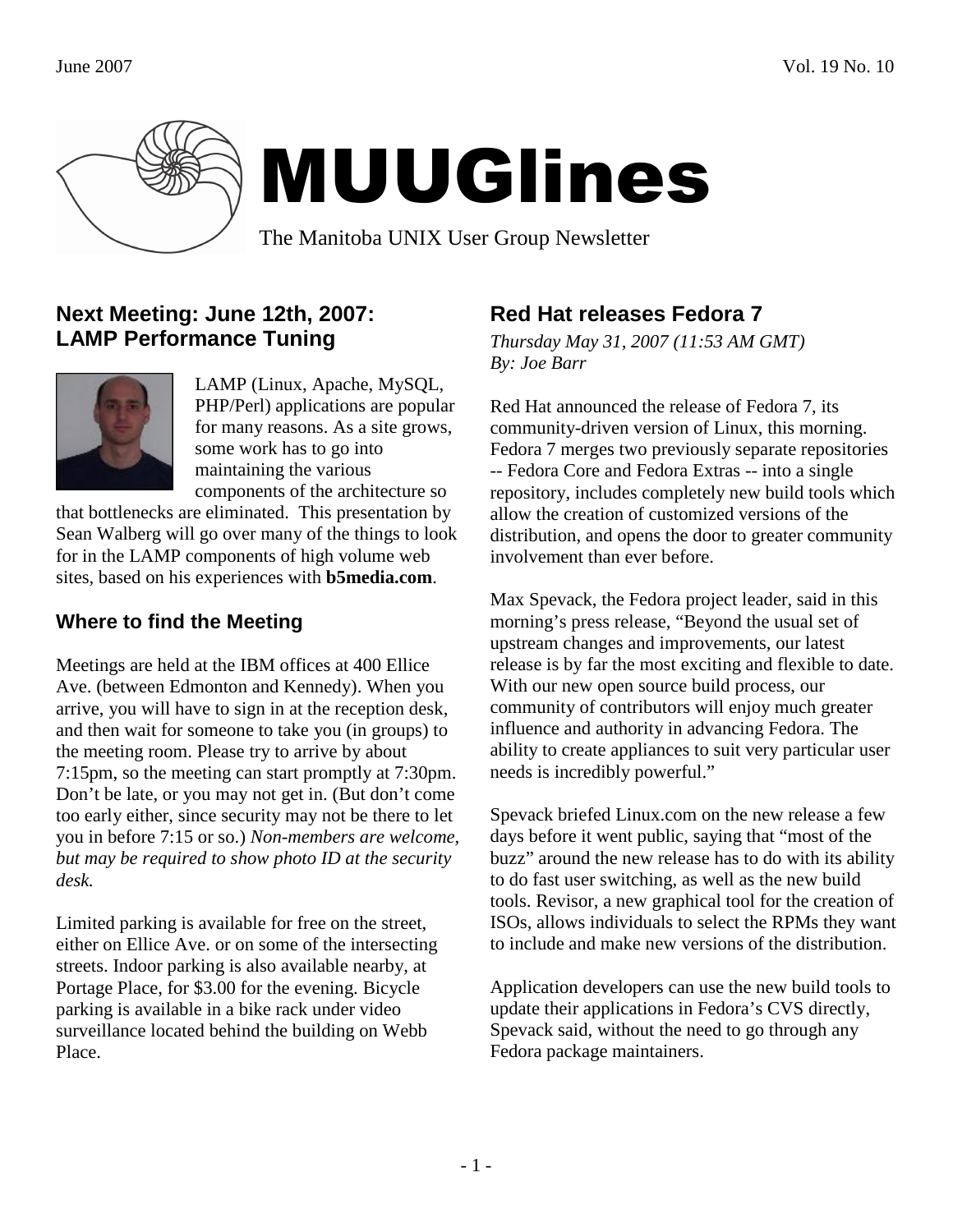Other improvements Spevack noted come in Fedora 7's wireless capabilities, with more wireless cards that "just work," and the inclusion of the the nouveau project drivers, which provide open source 3D acceleration for Nvidia video cards.

Fedora 7 has been in constant testing in Rawhide, the nightly CVS version of Fedora, for some time. Prior to its release, all the "show stoppers" were resolved and the first and only RC (release candidate) - released last week -- has now been given the go ahead by Will Wood, Fedora's QA Lead.

#### **A Survey of Open Source Geospatial Software**

APEGM is holding a breakfast meeting on Tuesday, June 12th, 2007 at the Holiday Inn Winnipeg South. The abstract is…

"This presentation will briefly describe what open source software is and how it is licensed along with some examples of widely used open-source software. What to look for as a user of open-source software will also be presented. Then the field of open-source geospatial software will be described from the organization coordinating the development to the types of open source geospatial software such as map servers, database management systems and mapping clients. If time permits then the presentation will conclude with demonstrations of some open-source geospatial software."

Bob Bruce from the Lands and Mapping Branch of Manitoba Conservation will be giving the talk. The cost is \$10 if you pre-register. The URL for more information is:

**http://www.apegm.mb.ca/pdnet/pddocs/070612notice.pdf** 

## **Gentoo Linux 2007.0 "Secret Sauce" Released**

After several delays, the Gentoo Release Engineering team is proud to announce the release of Gentoo Linux 2007.0, code named "Secret Sauce". This

release includes a completely rewritten version of the Gentoo Linux Installer on the AMD64 and x86 LiveCD and LiveDVD images. It also includes GNOME 2.16.2, KDE 3.5.5, Xfce 4.4, Mozilla Firefox 2.0.0.3, OpenOffice.org 2.1.0, and the 2.6.19 Linux kernel.

#### **Alpha:**

Alpha has upgraded to GCC 4.1 and Glibc 2.5 for this release. Alpha also ends the 2.4 kernel support with this release and moves to the NPTL threading library, which replaces the legacy LinuxThreads library.

## **HPPA:**

This HPPA release primarily focuses on bug fixes and updated system software. Profiles have also been split in server and desktop profiles. The server profile provides minimal default settings and is ideal in many environments while the desktop profile provides all the defaults you would expect from a workstation for HPPA.

#### **IA64:**

IA64 primarily provides updated system software in this release. GCC 4.1 finally replaces GCC 3.3. GLIBC 2.5 is also new with this release. Kernel support continues to see a steady stream of updates and bugfixes providing an overall better IA64 experience. IA64 now also provides seperate server and desktop profiles. The server profile provides a minimal set of USE flags while the desktop profile provides all the features normally expected from desktop environments.

#### **MIPS:**

The many updated packages are the primary highlight of this release. Important packages include GCC 4.1 and improved hardware support thanks to updated kernels.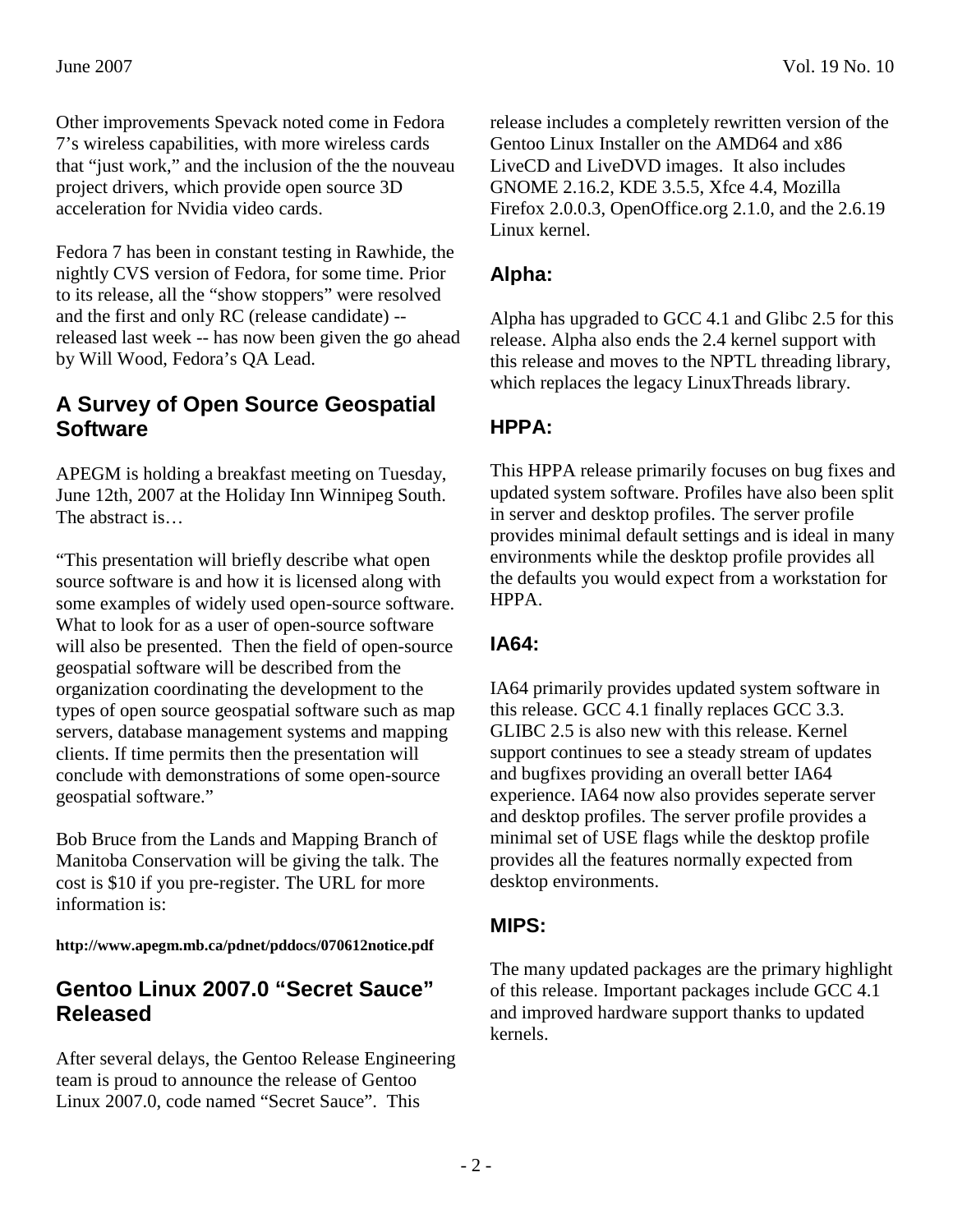The PPC team brings lots of updated packages with this release and also brings you GLIBC 2.5.

# **PPC64:**

Both 32-bit userland (32ul) and 64-bit userland (64ul) now provide server and desktop profiles. 64ul have moved to GCC 4.1. In addition to the generic PPC64 stages this release also brings optimized stages for power5 and ppc970.

PPC64 also has separate beta support for the PlayStation 3 available in the experimental/ tree on Gentoo mirrors.

## **S390/S390X:**

New experimental stages have been released for both S/390 (32-bit) and S/390x (64-bit).

## **SH4:**

New experimental stages have been released for the SuperH platform, such as the Sega Dreamcast and other SuperH-based computers.

# **SPARC:**

SPARC has updated toolchain software including GCC 4.1 and GLIBC 2.5. SPARC also ends support for 2.4 kernels allowing SPARC to focus on the many improvements that 2.6 kernels provide regarding features and stability.

Finally there's improved profiles support with both server and desktop profiles providing default USE flags for different environments.

## **x86/amd64:**

Updated hardware support is among the highlights of the x86 release. Besides the many updated office and productivity packages x86 also brings an update to GLIBC 2.5.

On amd64 you can enjoy updated 32-bit emulation libraries improving support for many closed source applications and browser plugins.

x86 and amd64 also provides both hardened and nonhardened stages in this release. Hardened stages are still using GCC 3.4.6 and GLIBC 2.3.6 but it's possible to upgrade from hardened to non-hardened stages, if needed.

## **FSF Releases "Last Call" Draft of GPLv3**

BOSTON, Massachusetts, USA—Thursday, May 31, 2007—The Free Software Foundation (FSF) today released the fourth and "last call" draft for version 3 of the GNU General Public License (GNU GPL), the world's most widely used free software license. The Foundation will hear comments on the latest draft for 29 days, and expects to officially publish the license on Friday, June 29, 2007.

The new draft incorporates the feedback received from the general public and official discussion committees since the release of the previous draft on March 28, 2007. FSF executive director Peter Brown said, "We've made a few very important improvements based on the comments we've heard, most notably with license compatibility. Now that the license is almost finished, we can look forward to distributing the GNU system under GPLv3, and making its additional protections available to the whole community."

The FSF has also published an essay by Richard Stallman on the benefits of upgrading to GPLv3. "Keeping a program under GPLv2 won't create problems," he writes. "The reason to migrate is because of the existing problems which GPLv3 will fix, such as tivoization, DRM, and threats from software patents…Further advantages of GPLv3 include better internationalization, gentler termination, support for BitTorrent, and compatibility with the Apache license."